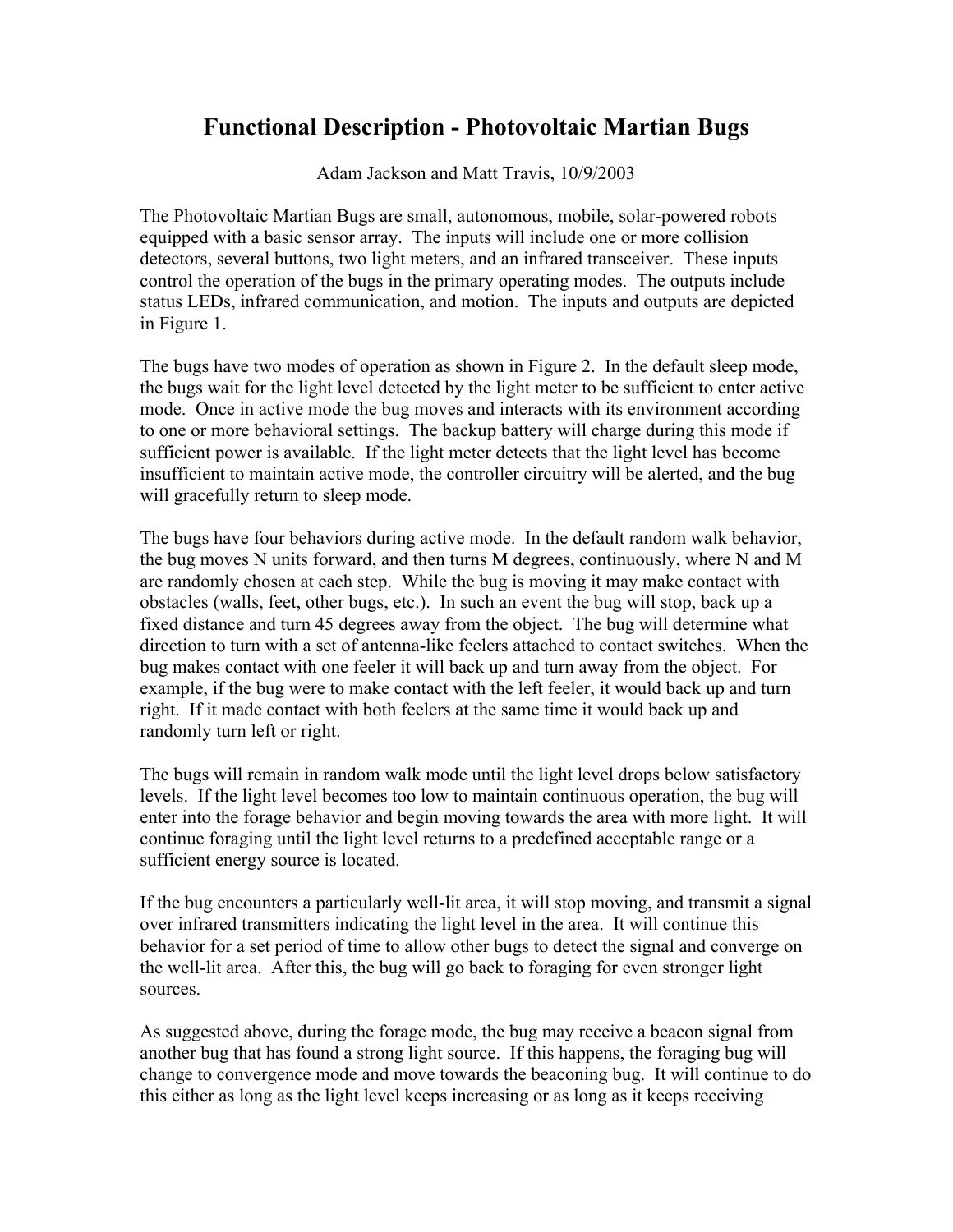beacon signals. Once the light level has plateaued the converging bug will resume foraging for light sources.

During any of these behaviors in the active mode, the bug may receive input from several operator buttons mounted on the bug's body. This is shown in Figure 2. A halt button would transition the bug to a hibernation state, in which the bug remains powered on but does not move. This state can be seen in the mode diagram in Figure 2 as the soft off feature. Such a mode could be used to repair the sensors or locomotion systems of the bug "live", or to attach the bug to a host system for debugging. Pushing the halt button again would return the bug to the previous active behavior. A second button would be a true power button that would disconnect the battery and solar panels from the rest of the system. This state is also depicted in Figure 2 as the hard off feature.

At any time during the active mode, the power may be interrupted. This includes pushing the power button, running the battery out, or insufficient current from the solar cells. For the latter condition, the bug would gracefully enter a low power consumption state, powering off the motors and the active sensors and switching the microcontroller to standby, with all other available current directed to trickle-charging the battery. Once the light level returns the bug would power up normally. The other two conditions are "hard power-off" and "soft power-off". Pushing the power button is hard power-off; the solar cells will continue to charge the battery, but the bug will be incapable of returning to active mode on its own. The battery also charges in the soft power-off condition, but the bug will be able to resume upon proper sensory input.

To provide real time status of the bugs current operational mode and behavioral status a dual color LED will be used. The LED will change color according to the current mode of operation. To determine the behavioral state in each of the modes the LED will be pulsed in a unique pattern for each behavior.